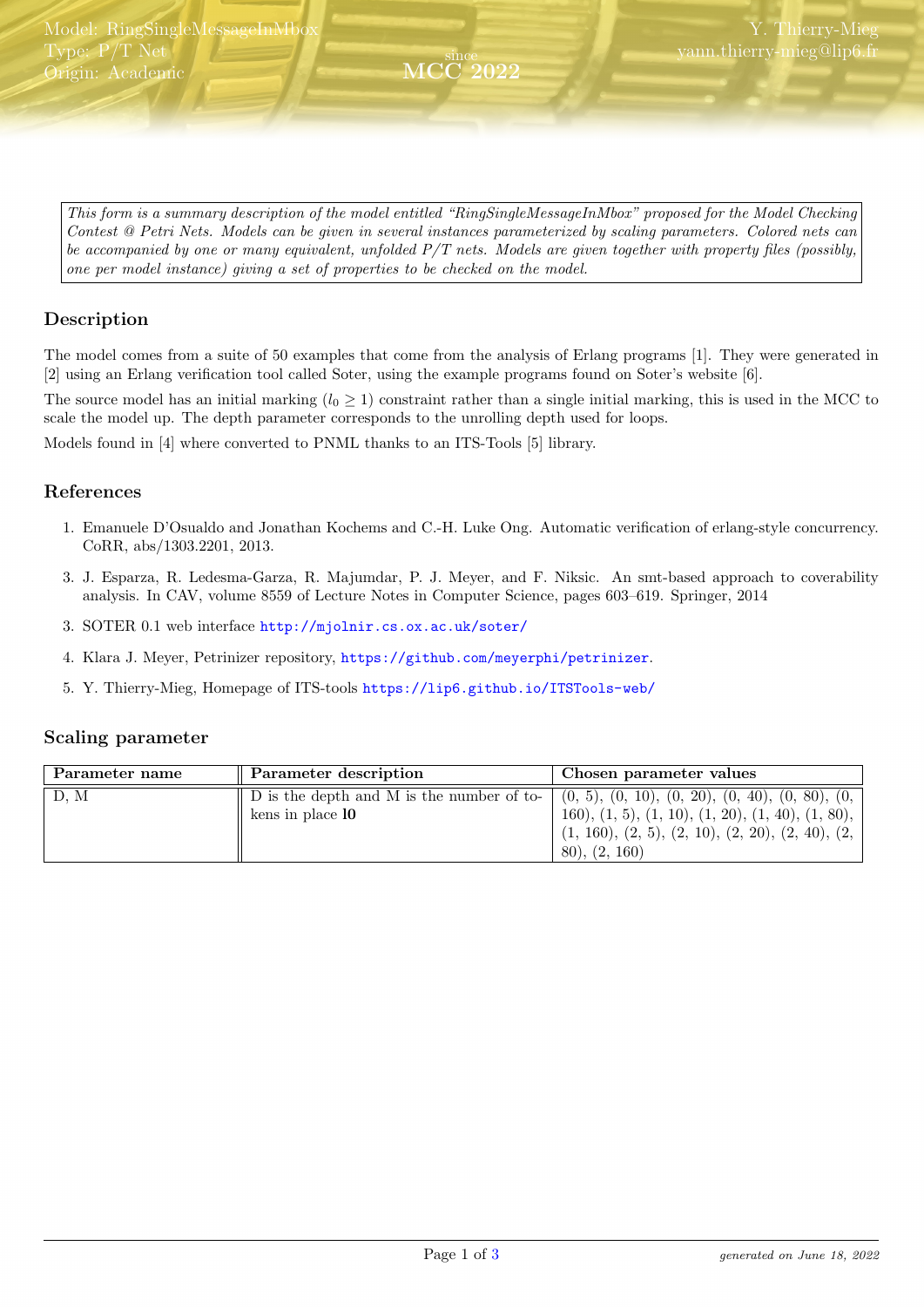# Size of the model

| Parameter                 | Number of places | Number of transitions | Number of arcs |
|---------------------------|------------------|-----------------------|----------------|
| $D=0, M=5$                | 385              | 59                    | 236            |
| $D=0, M=10$               | 385              | 59                    | 236            |
| $D=0, M=20$               | 385              | 59                    | 236            |
| $D=0$ , $M=40$            | 385              | 59                    | 236            |
| $D=0$ , $M=80$            | 385              | 59                    | 236            |
| $D=0$ , $M=160$           | 385              | 59                    | 236            |
| $D=1, M=5$                | 6690             | 11934                 | 47736          |
| $D=1, M=10$               | 6690             | 11934                 | 47736          |
| $D=1, M=20$               | 6690             | 11934                 | 47736          |
| $D=1, M=40$               | 6690             | 11934                 | 47736          |
| $D=1$ , $\overline{M=80}$ | 6690             | 11934                 | 47736          |
| $D=1, M=160$              | 6690             | 11934                 | 47736          |
| $D=2, M=5$                | 66950            | 213625                | 854500         |
| $D=2, M=10$               | 66950            | 213625                | 854500         |
| $D=2, M=20$               | 66950            | 213625                | 854500         |
| $D=2, M=40$               | 66950            | 213625                | 854500         |
| $D=2, M=80$               | 66950            | 213625                | 854500         |
| $D=2, M=160$              | 66950            | 213625                | 854500         |

### Structural properties

|                                                                                                                                        | $\mathbf{X}$ (a)                  |
|----------------------------------------------------------------------------------------------------------------------------------------|-----------------------------------|
| extended free choice — all transitions sharing a common input place have the same input places $\dots\dots\dots\dots\dots$             | $\boldsymbol{X}$ (b)              |
| <b>state machine</b> — every transition has exactly one input place and exactly one output place $\dots\dots\dots\dots\dots\dots\dots$ | $\chi$ (c)                        |
| <b>marked graph</b> — every place has exactly one input transition and exactly one output transition $\dots\dots\dots\dots\dots\dots$  | $\boldsymbol{X}$ (d)              |
| <b>connected</b> — there is an undirected path between every two nodes (places or transitions) $\dots\dots\dots\dots\dots\dots\dots$   | $\chi$ (e)                        |
|                                                                                                                                        |                                   |
|                                                                                                                                        | $\mathcal{V}(g)$                  |
|                                                                                                                                        | $\boldsymbol{\nu}$ (h)            |
|                                                                                                                                        | $\mathbf{X}^{(i)}$                |
|                                                                                                                                        | $\boldsymbol{X}$ (j)              |
| $loop-free \t- no transition has an input place that is also an output place \t \t \t \t \t \t$                                        | $\boldsymbol{X}$ (k)              |
| <b>conservative</b> — for each transition, the number of input arcs equals the number of output arcs $\dots\dots\dots\dots\dots\dots$  | $\boldsymbol{\nu}$ <sup>(1)</sup> |
| <b>subconservative</b> — for each transition, the number of input arcs equals or exceeds the number of output arcs                     | $\boldsymbol{\mathcal{V}}^{(m)}$  |
|                                                                                                                                        |                                   |

<span id="page-1-0"></span><sup>(</sup>a) stated by [CÆSAR.BDD](http://cadp.inria.fr/man/caesar.bdd.html) version 3.7 on all 18 instances (3 values of  $D \times 6$  values of M).

<span id="page-1-1"></span><sup>(</sup>b) transitions "t1" and "t2" share a common input place "s1", but only the former transition has input place "l0".

<span id="page-1-2"></span><sup>(</sup>c) stated by [CÆSAR.BDD](http://cadp.inria.fr/man/caesar.bdd.html) version 3.7 on all 18 instances (3 values of  $D \times 6$  values of M).

<span id="page-1-3"></span><sup>(</sup>d) stated by [CÆSAR.BDD](http://cadp.inria.fr/man/caesar.bdd.html) version 3.7 on all 18 instances (3 values of  $D \times 6$  values of M).

<span id="page-1-4"></span><sup>(</sup>e) stated by [CÆSAR.BDD](http://cadp.inria.fr/man/caesar.bdd.html) version 3.7 on all 18 instances (3 values of  $D \times 6$  values of M).

<span id="page-1-5"></span><sup>(</sup>f) the net is not connected and, thus, not strongly connected.

<span id="page-1-6"></span><sup>(</sup>g) stated by [CÆSAR.BDD](http://cadp.inria.fr/man/caesar.bdd.html) version 3.7 on all 18 instances (3 values of  $D \times 6$  values of  $M$ ).

<span id="page-1-7"></span><sup>&</sup>lt;sup>(h)</sup> stated by [CÆSAR.BDD](http://cadp.inria.fr/man/caesar.bdd.html) version 3.7 on all 18 instances (3 values of  $D \times 6$  values of M).

<span id="page-1-8"></span><sup>(</sup>i) stated by [CÆSAR.BDD](http://cadp.inria.fr/man/caesar.bdd.html) version 3.7 on all 18 instances (3 values of  $D \times 6$  values of M). (i) stated by [CÆSAR.BDD](http://cadp.inria.fr/man/caesar.bdd.html) version 3.7 on all 18 instances (3 values of  $D \times 6$  values of M).

<span id="page-1-10"></span><span id="page-1-9"></span><sup>(</sup>k) stated by [CÆSAR.BDD](http://cadp.inria.fr/man/caesar.bdd.html) version 3.7 on all 18 instances (3 values of  $D \times 6$  values of M).

<span id="page-1-11"></span><sup>&</sup>lt;sup>(1)</sup> stated by [CÆSAR.BDD](http://cadp.inria.fr/man/caesar.bdd.html) version 3.7 on all 18 instances (3 values of  $D \times 6$  values of M).

<span id="page-1-12"></span><sup>&</sup>lt;sup>(m)</sup> stated by [CÆSAR.BDD](http://cadp.inria.fr/man/caesar.bdd.html) version 3.7 on all 18 instances (3 values of  $D \times 6$  values of M).

<span id="page-1-13"></span> $(n)$ the definition of Nested-Unit Petri Nets (NUPN) is available from <http://mcc.lip6.fr/nupn.php>